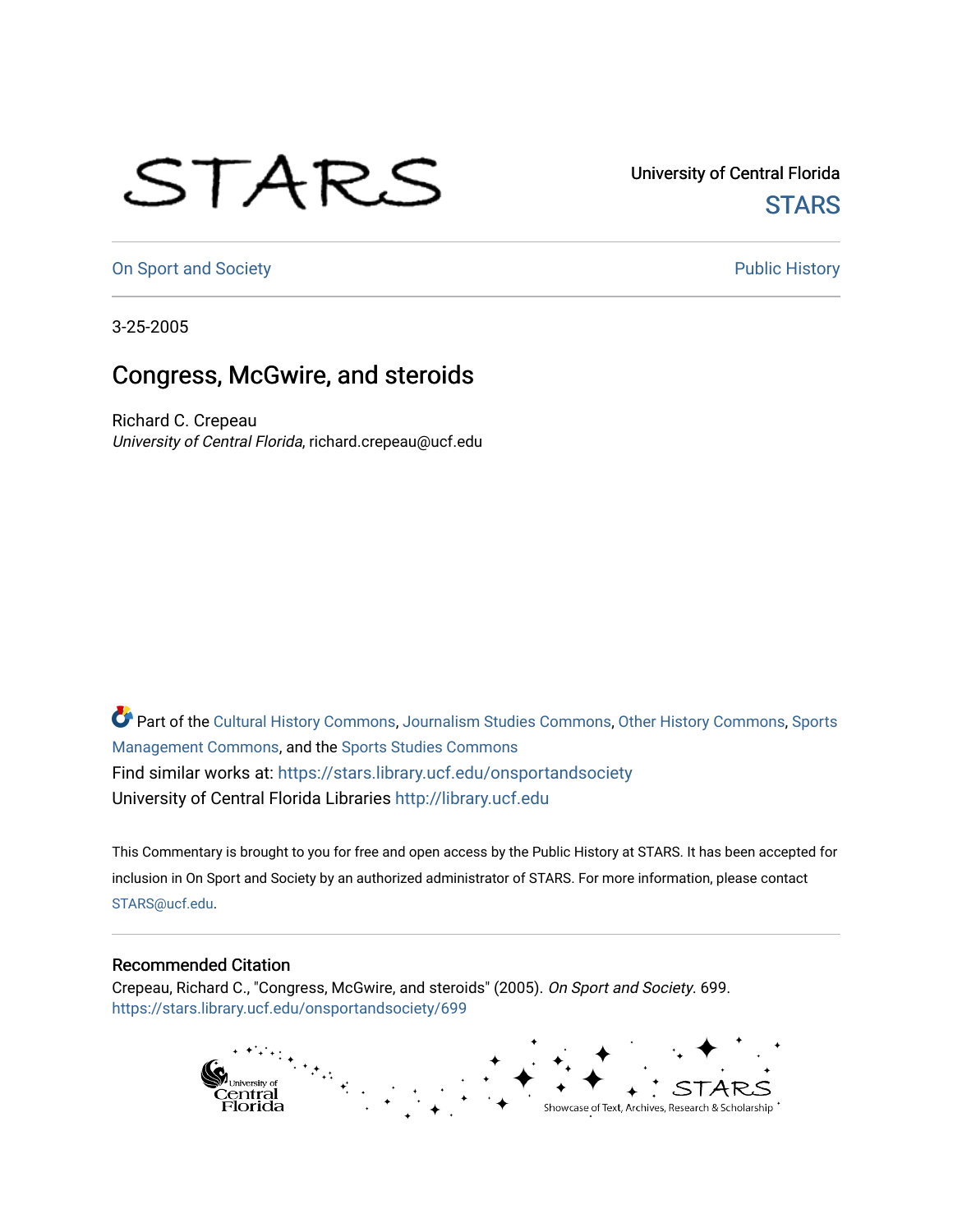SPORT AND SOCIETY FOR H-ARETE Congress, McGwire, and steroids MARCH 25, 2005

For those of us who spent a significant part of our professional time and energy in the study of the 1950s, the current hysteria over steroids in the House of Representatives evokes definite historical memories. For some of us it even recalls memories of childhood when "Point of Order Mr. Chairman" was shouted across the schoolyard. This is not to equate the hearings of the House Committee on steroids in baseball, with Sen. Joseph McCarthy's hearings on Communists in government. It is however meant to draw some parallels and raise some questions.

Congressional hearings can be extremely dangerous or at least treacherous territory. They are not trials and do not operate by the rules of evidence or the rules of questioning in a trial. Constitutional protections are minimal once the witness accepts a line of questioning. When dealing with a hostile panel it is always best to refuse to testify from the beginning by pleading the Fifth Amendment. It is also prudent to bring a lawyer to the proceedings.

When the House opened its hearings on steroids in baseball it was clear that this was a proceeding that lacked any real purpose other than to buy face time for obscure congressmen who would be better left in obscurity. The opening statements made a mishmash of baseball history, drew false analogies across a wide spectrum, and left us with a primary message that is simply false. Over and over again House members uttered their mantra: "Steroids Are BAD."

My conservative guess is that that no less than fifty percent of those on the House panel, and probably closer to seventy-five percent, have in fact taken steroids. A large portion of the American population has taken steroids. Those little magic medications are used for a wide range of treatments from pain relief to the acceleration of healing, and much much more.

Steroids are not bad. Abuse of steroids is bad. Abuse of alcohol is bad, abuse of painkillers is bad, and abuse of self and others is bad. Excess is bad. Unsupervised use of medication can be fatal. But steroids are not bad. They can be dangerous, they can be harmful, and they can be a healer.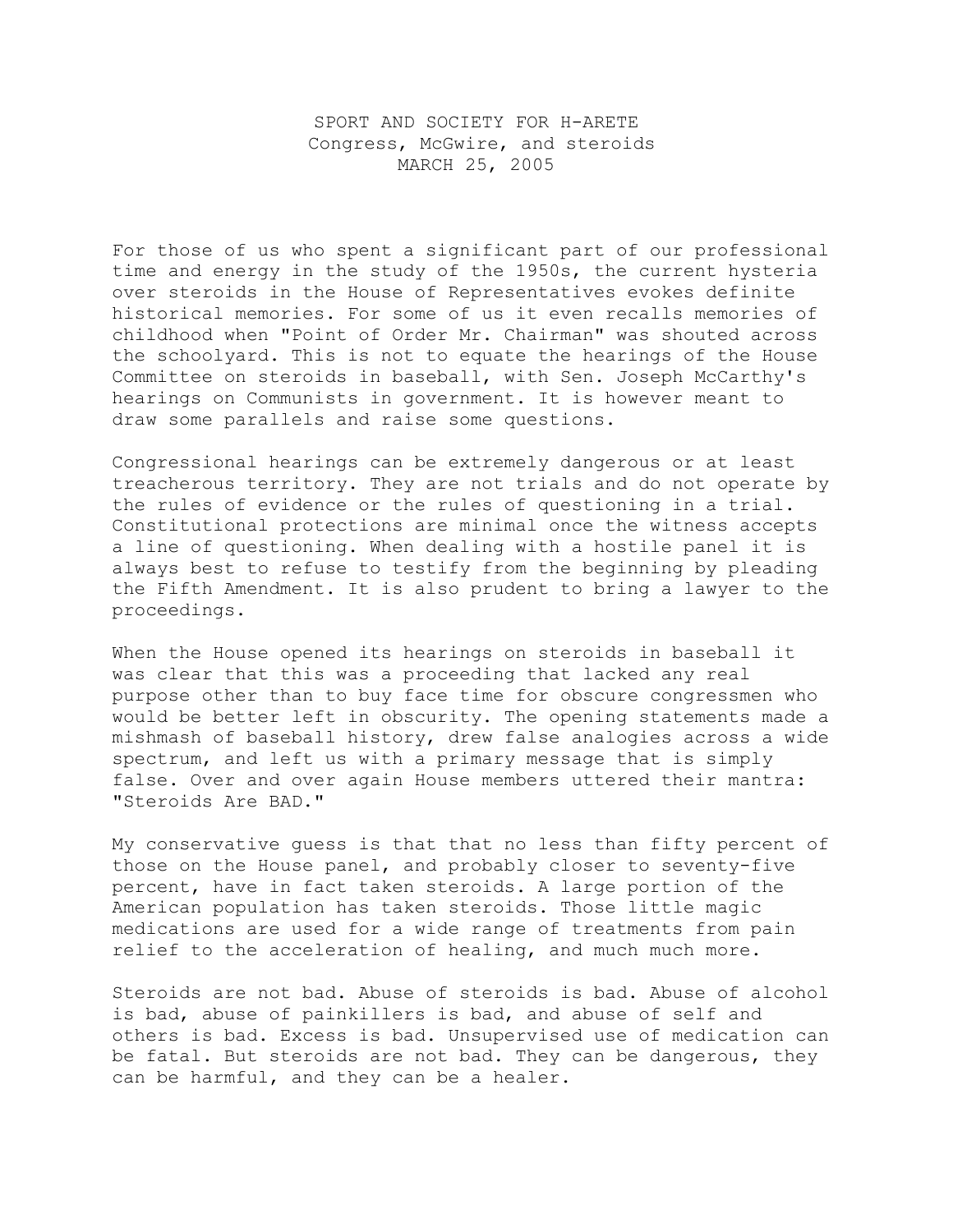It was not an auspicious beginning. Then Jim Bunning appeared to continue down the garden path to baseball hell. The former pitcher seemed to be further developing his image as the inarticulate and bumbling Senator from Kentucky, an image he had so amazingly displayed in his near fatal run for reelection last fall. Stumbling over his facts and words Bunning reassured us all that in the good old days nothing like this happened in baseball, and that in the good old days baseball skills waned with age.

He might have added that in the good old days players were not nearly as well conditioned, knew little about human kinetics, and played the game with inferior equipment. The House members nodded their approval as their former colleague threw all those fat platitudes into the strike zone. It made you want to run and get a bat.

As for the day itself the players were battered around if they were thought to be uncooperative and fawned over if they were thought to be clean patriotic Americans or had already spilled the steroid beans in a book. Special disdain was reserved for Fehr and Selig who were chastised to no particular end by several committee members. In the end these two men were intimidated into changing the drug rules a bit, and to the satisfaction of no one. This was akin to President Truman saying he had already cleaned the communists out of the State Department and expecting that somehow this would satisfy Sen. McCarthy.

The highlight was Mark McGwire's appearance. The former poster boy for all-Americaness, fatherhood, and baseball had a curve of his own for the House members. Saying he was not there to talk about the past but only to look forward to the future, McGwire would not speak about his own use of steroids, nor that of anyone else. Forgetting that there is no crying in baseball McGwire provided a bit more drama to the television audience routinely titillated by cable television news.

In the end it proved disastrous for the image of the former home run king. From the New York Times to the obscure newspapers of the hinterland, Big Mac was under attack. Dave Anderson of The Times was on CNN to proclaim McGwire's guilt, and almost universally the press piled on with a chorus of "guilty, guilty, guilty." McGwire would have been better off pleading the Fifth, an amendment defined by Joe McCarthy as "refusing to testify on the grounds that you are guilty." Fifth Amendment Communists,